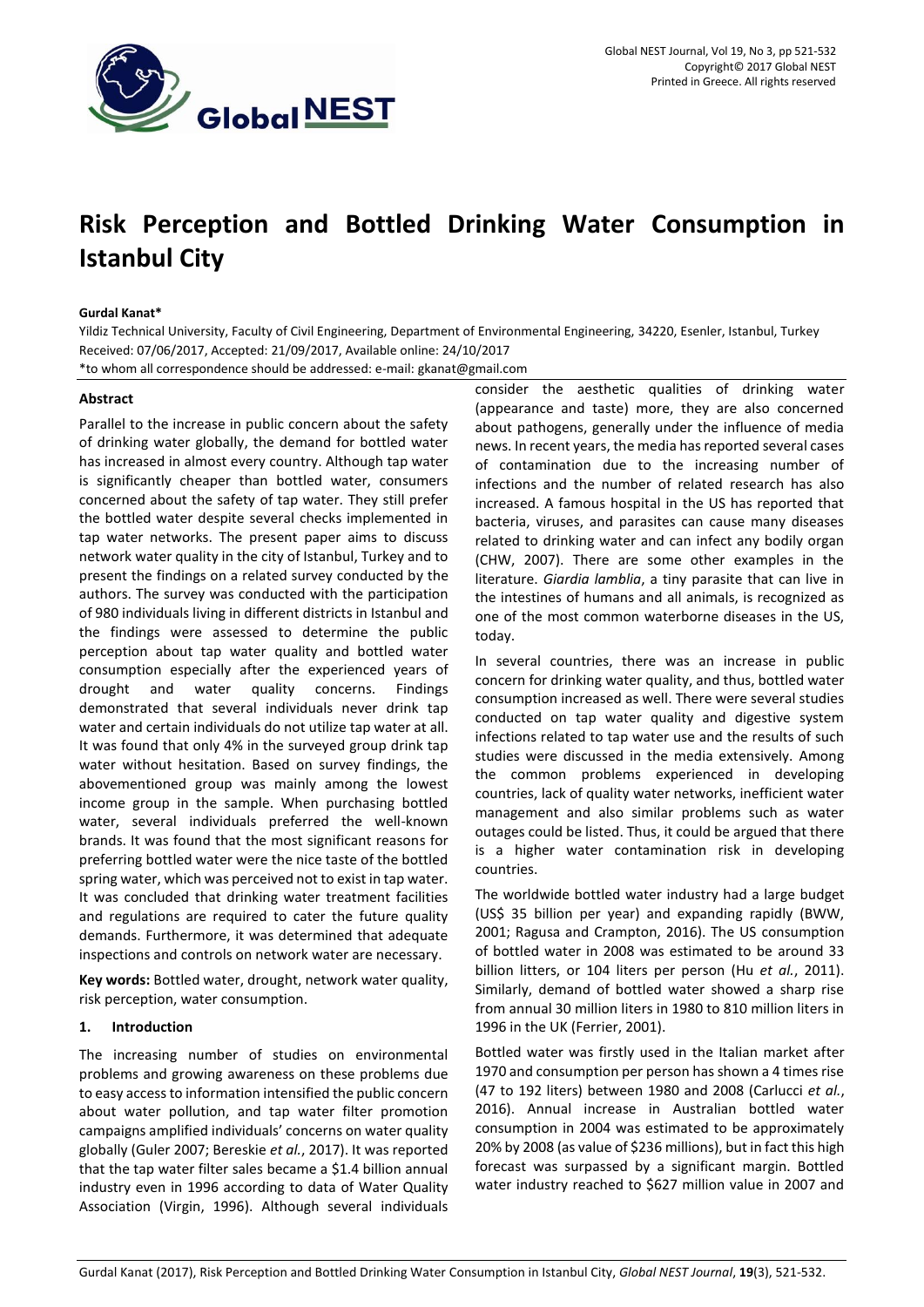this value means tripling the amount of 2004 (Datamonitor, 2004; Ragusa and Crampton, 2016).

Although, tap water is cheaper than bottled water, consumers are concerned about its quality despite several controls conducted in water networks. However, there are not sufficient numbers of studies about the safety of bottled water, especially in developing countries where control and sampling systems are poorer. In one of the few related studies, microbial quality was investigated and changes were found in water quality after storage conditions (Armas and Sutherland, 1999). In another study, bacteria or fungi contamination was observed in 40% of the samples (IRC, 2004).

However, bottled water sales in almost every country increase continuously (Feliciano, 2014; Ragusa and Crampton, 2016). Some water markets were much more popular to promise, such as in Asian and Pacific markets (Ferrier, 2001). Population and engineering capacities of the countries affect the water market. Bottled water consumption in Asia was a third of global consumption in 2013. As the most populous countries and having low quality network water, India and Pakistan were taken into account as greater market potential when compared to European markets. Bottled water consumption increased in these developing countries while high tap water quality and use of filtration products in European countries resulted in a limited growth in bottled water industry (Langley, 2013). One of the highest increases was in the US. Bottled water industry surpassed the previous year's sales figures by 6.2% in 2012 and \$11.8 billion revenues were generated. So, the US was the largest market in the world and bottled water industry became the second biggest beverage sector in the US by sales volume (IBWA, 2016). It should be noted here that IBWA's stated mission is to serve the corporate members by increasing water sales volume as a healthy choice for hydration and a better lifestyle (IBWA, 2015). However, the toxicity of plastic products used in water bottles, and environmental impact of the discarded bottles received less attention than the market growth rate (Ragusa and Crampton, 2016; Fischer *et al.*, 2016; Wright *et al.*, 2013). A research on the ecological impacts of bottled water demonstrated that more than 460,000 barrels of oil were consumed for transportation of bottled water annually and huge amount of greenhouse gases (around 60,000 tons) were produced and, unfortunately only less than 40% of the bottles could be recycled (Coolaustralia, 2014).

There are several studies and papers in scientific literature on bottled water industry and risk perception of the public about drinking water that ranged from technical aspects to social behavior research (Platikanov *et al.*, 2017; Fragkou and McEvoy, 2016; Gungor-Demirci *et al.*, 2016; Carlucci *et al.*, 2016; Dias and Bernardes, 2016; Ragusa and Crampton, 2016). However, it could be argued that it is still not easy to find clear conclusions on the topic. For example, in Australia, research in sociology about bottled water have concentrated specifically on risk perception and public health concerns related to fluoridation, desalination of water or risk perceptions on recycled water, but related

cultural studies were only few (Ragusa and Crampton, 2016). Globally theoretical or undetailed scientific studies fail to explain individuals' choose meaningfully for bottled water consuming (Brei and Tadajewski, 2015).

In contrast, only a few scientific studies can be found about Istanbul and Turkey**.** It is very important to discover the water quality perception of the people, not only for water authorities but also for environmentalist, at least to prevent the ever increasing amount of the plastic waste. It is also questionable that current international standards may not be suitable to supply drinkable quality network water (such as, taste of water). In this study, results of a survey are presented. In order to determine the perception of the public on drinking water quality and to analyze the bottled water consumption in Istanbul, a survey was prepared and conducted with 980 individuals including students of our university and their families or neighbors living in different urban districts in Istanbul and the results were evaluated.

#### **2. Water Quality and Risk Perception in the Past Years**

Istanbul is a metropolitan city, where approximately 13 million people live. High population increase and unplanned urbanization have caused a major water management issue in the city. The water demand in the city is around 1.1 billion  $m^3$ /year and is estimated to be twice as much within the following 20 years (ISKI, 2016).

Between 1985 and 1994, drought conditions were combined with mismanagement of the local water authority and it caused severe restrictions of water availability on some days. After the dry years experienced in 1990s, the water consumption habits of the urbanites changed considerably. During water shortages, water could not be supplied to many areas of the city on some days especially in the summer months, which was a significant personal hygiene risk. Water shortage days were as long as 15-20 days periods. During the drought, the mayor (a Medical Doctor) strongly warned the public that the water network was not reliable and drinking water should be boiled for health reasons.

Before the years of drought, the demand for small water bottles (0.5-1.5 L) was generally low. Only few individuals consumed local spring water sold in 3 L glass containers. These customers were usually in high-income level and preferred bottled water for purity and nice taste as per the advertising campaigns of a few major manufacturers. After the extensive shortages and negative health effects of the poor quality tap water were discussed in the media, water fill (selling) stations emerged in certain Istanbul neighborhoods. In the 1994, the number of such stations has already reached to 3000 (Erikli, 2007). Although demand was high, hygiene standards of the stations became the subject of a continuous media debate.

Most of these stations were closed and the manufacturers were obliged to attach a holographic sticker to water bottles for sale. Furthermore, back in those years, smallscale treatment equipments were used at homes for water purification. Several manufactures advertised these activated carbon adsorption or UV treatment appliances to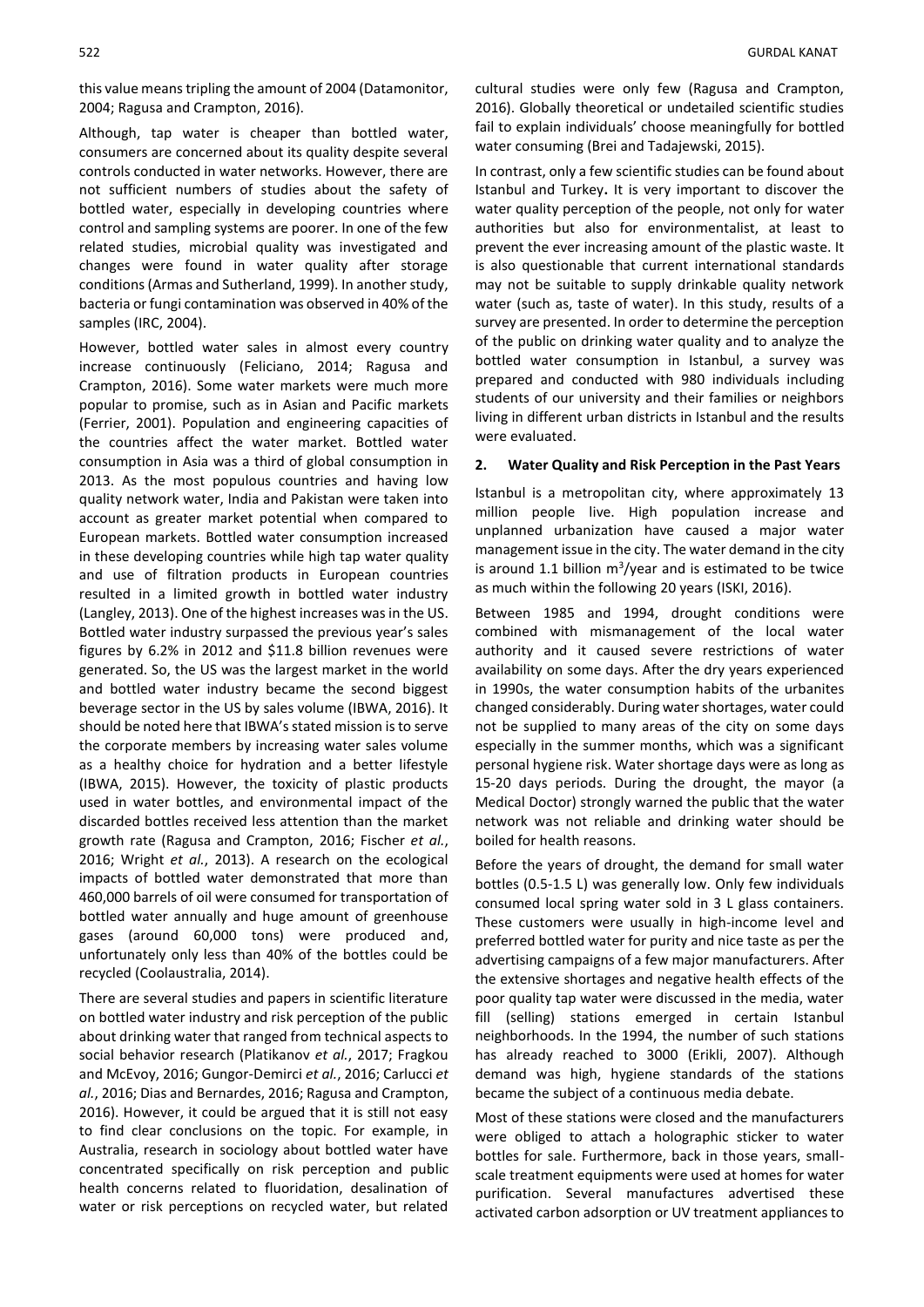treat the network water at homes. However, due to the high prices of these appliances, the hardships related to their home installation, and the unaccustomed unique taste of the treated water, the demand for these devices was generally low. Finally, when the serious tap water pollution was over, these appliances started to disappear from homes.

Advancement of the infrastructure through engineering work that was initiated by the new Istanbul mayor improved the tap water quality within a few years after 1994. In contrast with the previous years, water authority announced several times that tap water quality was good and reliable. During that time, ISKI published detailed water quality analysis results both weekly and monthly on its official web site (ISKI, 2016).

Biggest cities in Turkey, firstly the most populated Istanbul city, account for the largest share of bottled water consumption in the country due to poor tap water networks (mainly taste of water) that fail to provide the needs of increasing population. In Turkey, during the last decades, bottled water using volume was very low. However, the annual consumption increased to around 4 million tons in 2001 (Milliyet, 2007). The financial revenues of the bottled water market were US\$ 165 million. As seen in Table 1, the volume of water market in Turkey reached 11.1 billion liters in 2015 (SUDER, 2016).

*(Some more details about water quality and risk perception in Istanbul are given in the Annex)*

#### **3. Materials and Methods**

A random sample of individuals living in Istanbul participated in the survey. Questionnaires were distributed to nine hundred and eighty students attending Yildiz Technical University (YTU) in Istanbul. The students were selected from different departments, and were requested to invite their family members, neighbors, and/or friends to participate in the survey. However, it was stipulated that a single student could not submit more than 3 questionnaires. A total of 910 completed questionnaires were returned, providing a response rate of 93%. Survey form was not long and complex, including only six main multiple-choice questions. Thus, it was possible to obtain a high response rate.

The sample student group represented almost all districts of Istanbul and a range of household characteristics (number of children, level of education, etc.). Demographics of the sample population are presented in Table 1. When compared to the municipal demographics and 2000 census results, it could be observed that the sample represented the population. The participants of the survey and urban residents had similar age distribution.

Only volunteering subjects participated in the survey. And they were free to withdraw from the research at any time. Majority of the participants were willing to fill the survey form and some even provided detailed responses that were utilized in qualitative analysis. A pilot scheme was conducted with the first student group to test the comprehensibility of the questions in the survey. Each

participant was asked to provide demographical information such as name, phone number and address for control purposes; however they were assured that personal information will be kept confidential. When all subjects completed the questionnaire, 50 participants were randomly selected to confirm the accuracy of the provided information by phone calls or e-mail. As expected, certain participants did not respond to questions about their family income in the survey form. The forms of such participants were included in statistical analysis, if the remaining questions were fully answered in the form. Statistical software was utilized to conduct statistical analyses. Statistical significance level was accepted as 0.05.

#### *3.1. The design of the survey form*

Questions related to municipal tap water network and bottled water consumption were included in the questionnaire. The fundamental questions about tap water included questions aimed to obtain information whether the participants used tap water for drinking or utilized it for cooking or to brew tea, in essence only after boiling it. Questions related to bottled water consumption focused on participants' intentions when purchasing bottled water. Supplementary questions about municipal water network and bottled water were also included in the questionnaire. Their perception about the quality of tap water was inquired with the question whether the participants used tap water for drinking or utilized it for cooking or to brew tea. The survey form aimed to determine the preferences of the participants for the following questions:

- 1. Do you use tap water for drinking?
- 2. Do you boil tap water before drinking?
- 3. Do you use tap water for preparing tea or coffee?
- 4. If the water authority would announce periodically water quality reports and would state that the water is clean enough, do you prefer to drink tap water?
- 5. Which one do you prefer; bottled, filtered or other type of purified water for drinking?
- 6. What do you prefer when buying bottled water?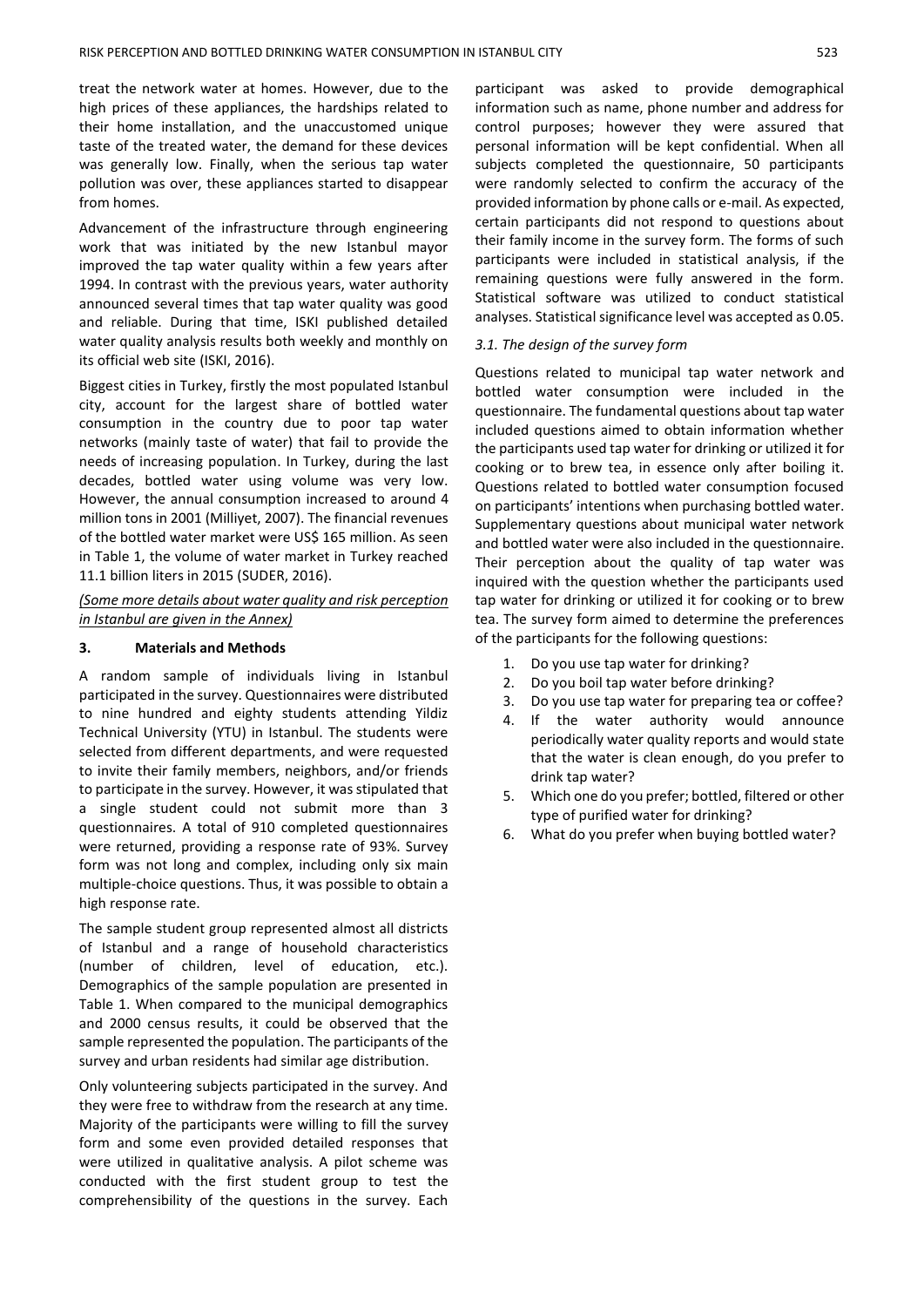**Table 1.** The volume of water market in Turkey.

|                                  |                          |            |            |           | Years      |            |            |            |            |
|----------------------------------|--------------------------|------------|------------|-----------|------------|------------|------------|------------|------------|
| Volume (*10 <sup>6</sup> liters) | 2007                     | 2008       | 2009       | 2010      | 2011       | 2012       | 2013       | 2014       | 2015       |
| Total production                 | 8.1                      | 8.7        | 9.0        | 9.5       | 9.9        | 10.3       | 10.3       | 10.7       | 11.1       |
| 20 L bottles                     | 6.0                      | 6.3        | 6.3        | 6.4       | 6.5        | 6.5        | 6.2        | 6.33       | 6.4        |
| PET, smaller bottles             | 2.1                      | 2.4        | 2.8        | 3.1       | 3.4        | 3.8        | 4.2        | 4.4        | 4.7        |
| Consumption/capita, L            | 115                      | 122        | 124        | 128       | 133        | 135        | 135        | 138        | 143        |
| Increase, %                      | $\overline{\phantom{0}}$ |            | 3          | 6         | 4,2        | 3,1        | 1,2        | 3,8        | 3,9        |
| Total export, tons               |                          | 103,920    | 123,364    | 128,430   | 147,226    | 173,470    | 199,137    | 250,866    | 275,953    |
| Total export, US\$               |                          | 19,000,000 | 19,663,246 | 20,089927 | 24,817,287 | 27,644,100 | 31,704,910 | 42,186,950 | 46,405,643 |

**Table 2.** Demographic characteristics of the survey population in the study.

|                                  |             | n   |    |
|----------------------------------|-------------|-----|----|
| Gender                           | Male        | 470 | 48 |
|                                  | Female      | 440 | 52 |
|                                  | Under 25    | 210 | 23 |
| Age                              | 25-40       | 380 | 42 |
|                                  | 40 & over   | 320 | 35 |
|                                  | < 700       | 410 | 51 |
| Monthly household income in US\$ | 700-1400    | 330 | 41 |
|                                  | 1400 & over | 65  |    |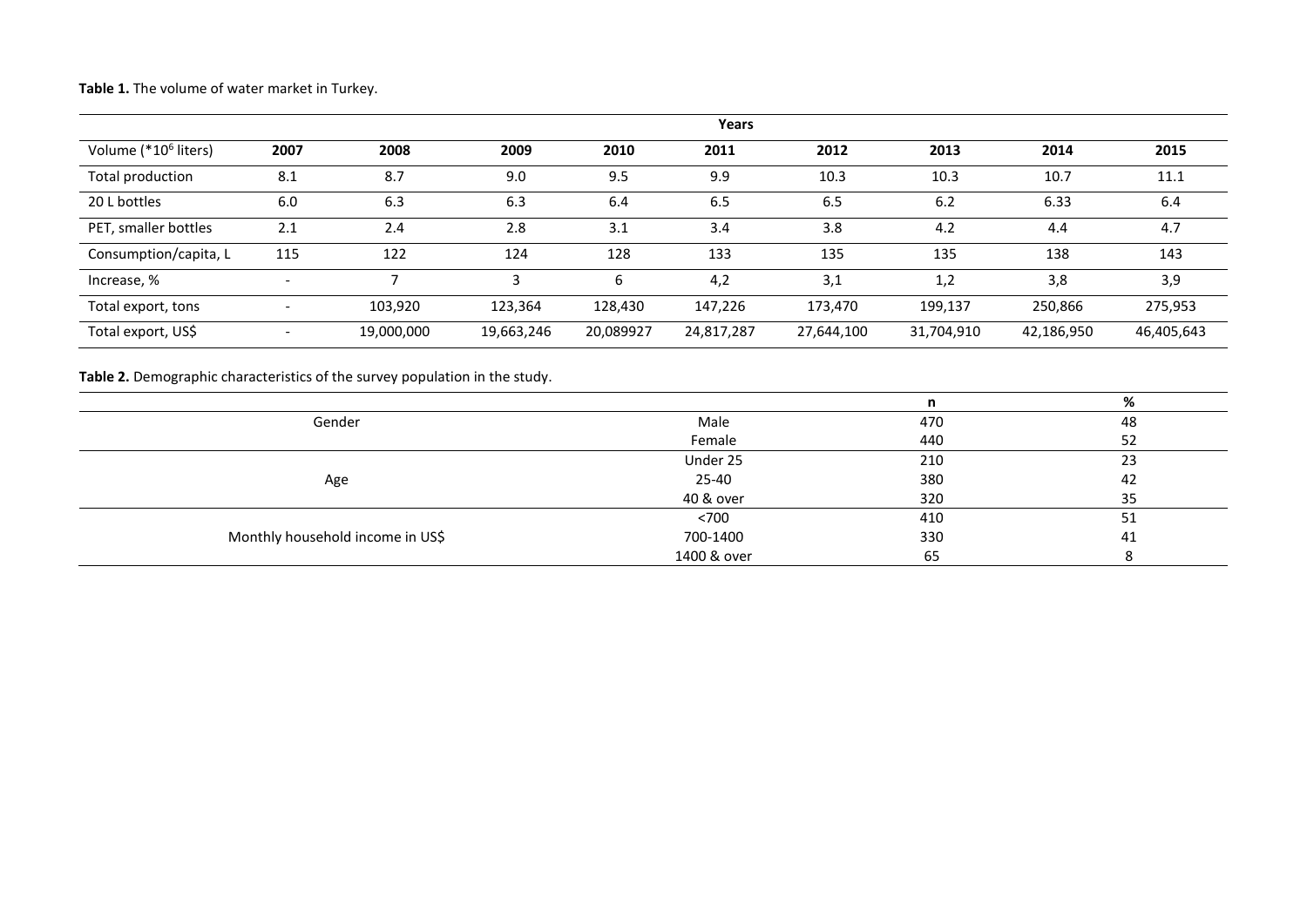#### **4. Results and Discussion**

The study results and distribution of responses among different groups are presented in annexed tables. It can be observed that several participating individuals do not drink tap water in any time. It is also found that certain individuals do not use tap water for cooking and for brewing coffee or tea. When buying bottled water, several individuals preferred renowned brands that were produced by large corporations. The majority of survey participants do not drink tap water even though they boil it, but they used it for cooking or brewing coffee or tea. Thus, in general, the participants stated that the main problem of the water network quality was the taste of tap water. Boiling the tap water is the conventional and easiest method to remove biological contaminants in the tap water to obtain drinking water. Individuals living in developing countries usually drink the tap water after boiling it due to the perception that tap water network is unsafe for drinking. However, the cost of boiling large volumes of water could be high. In a report of the World Bank, it is estimated that 1% of Jakarta's GDP was spent on boiling of water (Jalan *et al.*, 2003).

In order to determine the factors effective on the participants' decision about not drinking the tap water, their concerns about its quality or its taste, they were asked whether they would drink if the water authority states officially that the water was good to drink. The number of the participants who selected the 'Yes' answer for this question were higher but still lower than those who said they would still use it for preparing tea or coffee. The factor behind that decision was again the taste of water. In a recent study, Ragusa and Crampton (2016) also reported that 77% of interviewees in Australia and New Zealand considered the quality of drinking water, but interestingly, although 64% drank bottled water, only 28% of interviewees believed that bottled water was better than tap water and 63% thought that drinking bottled water as a waste of money.

Participants were also asked to choose the type of water they consume, i.e. bottled or other processed commercial water. Number of participants who preferred bottled water was lower when compared to other questions, but probably due to a misunderstanding about the question. Some participants thought that bottled water meant those sold only in small containers, such as 1 or 0.5 liters plastic bottles but not higher volumes. In Turkish, bottled water in larger containers has a different name.

In the last section, the participants were asked to select the factors that affected their choice of bottled water. Majority of the participants preferred quality or a particular brand, while only a few chose the price as a reason for their preference. Low-income respondents preferred lowerpriced bottled water brands. Some brands are more expensive than others because their content is supposed to be supplied from high quality resources. Moreover, most participants considered that it was difficult to maintain a near zero risk water network in a rapidly growing city. They had the knowledge that the water authority monitors that main tap water network regularly, however the

participants also knew that tap water might be contaminated due to older pipes or contaminated water storage tanks, which are located at the residences. Although, Istanbul Water Administration (ISKI) has regularly conduct quality analyses of water and announce those reports on the official web site and that network water quality was better than international standards, such as WHO, etc (ISKI, 2008; ISKI, 2016), individuals show a clear evidence that they, at least, do not like the taste of the tap water. Similarly a recent study demonstrated that several consumers (63%) believed that bottled water was convenient and safer than other sources of drinking water in Galle district, Sri Lanka (De Rekha et al, 2016).

Furthermore, due to the fact that the network water quality was frequently the topic of political debate in the past, certain individuals considered that several political statements were exaggerated and disregarded the reports about the quality of tap water networks. Thus, comprehensive statements and analyses conducted by impartial parties such as academicians or civil servants are required to increase public awareness. It could be concluded that commercial bottled water and home water treatment appliances are preferred. This is mainly due to the tap water quality that is far from the taste found in commercial spring water (or treated water).

Cost of bottled water in Istanbul is 250-700 times more expensive than tap water (for 1 L). For comparison, it might cost up to 1000 times more than tap water in certain other countries (WWF, 2004). Thus, most individuals consume it only for drinking water, but use tap water for other purposes such as tea, coffee, cooking, etc. Although it is more expensive, bottled water consumption has doubled in the past 20 years and reached to 130 liters per year per inhabitant in Paris and 80 liters in Istanbul in 2004. However, this practice also increases plastic consumption and waste output. World Wildlife Fund reported that as more as 1.5 million tons of plastic are used for water bottling (WWF, 2004), which is a substantial problem especially in touristic areas where recycling facilities are inadequate such as Nepal (Himalayan Times, 2004). Furthermore, a report explains that annually a quarter of the 89 million liters of bottled water globally are exported to other countries from their origin country (WWF, 2004). Emissions during the transportation of those products in and across the countries also contribute to the problem of worldwide air pollution.

The bottled water demand has continuously increased in the past years. Although increase rates vary remarkably related to the countries' characteristic, it is a global trend. For instance, bottled water consumption per capita increased 20% every year in New Zealand between 1997 and 2004. In Eastern European countries and in the Asia– Pacific region, the increase in demand was about 13% per year. Similarly the consumption rate increased approximately 6% in a year in the USA and Western Europe between 1997 and 2004. (Fragkou and McEvoy, 2016; Espinosa-García *et al.*, 2015). This might be considered as a paradox as tap water quality standards have also constantly rehabilitated in the last years in many countries,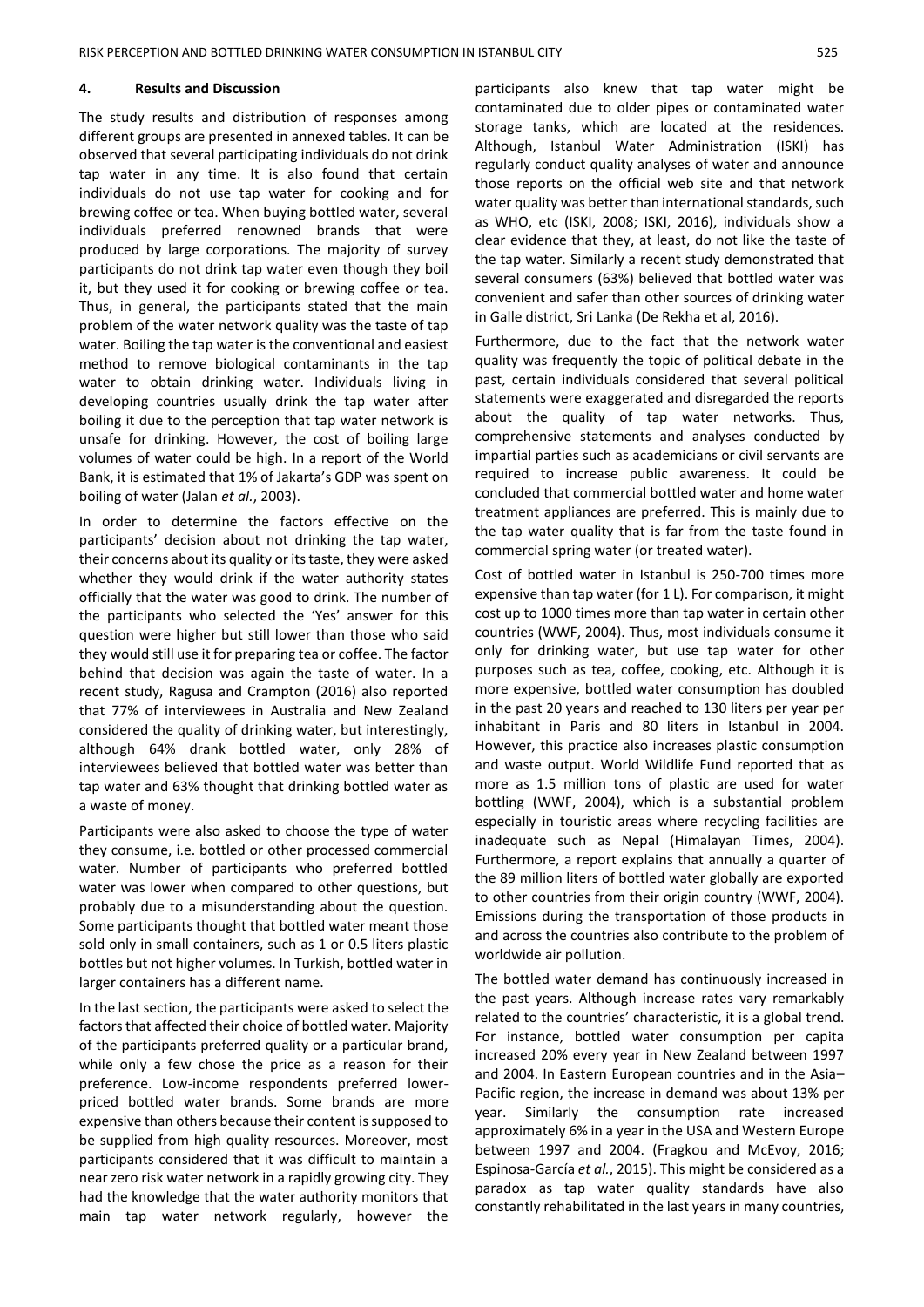including Turkey. The most important question, then, is why increasing number of people decide to pay more for bottled water. This question was studied by several researchers (Saleh *et al.,* 2001). In reality, people do not think very detailed that bottled water is "better" or "worse" than tap water. In some studies, bottled and tap water analysis are compared and some results concluded that some bottled water are better in quality, but it is not correct in every case (Lalumandier and Ayers 2000; Ragusa and Crampton, 2016). Quality of both resources is still an important debate in the media and scientific literature (Uzundumlu *et al.,* 2016; Van Der Linden, 2013; Gungor-Demirci *et al.,* 2016). Some studies point out that tap water is monitored with more strict standards and more frequently analyzed, while it is not such that for water bottling. It is also same in Istanbul. Water authority report that analysis of the water were done weekly. However, some experts expressed that bottled water is treated better, and/or it is less exposed to contamination during production and distribution (Doria *et al.*, 2005).

In Turkey, water presented in 5 L plastic bottles is retailed the most in several cities and cost around 3-6 TL. In the last years, some water brands in Turkey sell water in 20 L glass bottles, but mainly not to prevent the plastic pollution problem. The main idea is to obtain higher quality water which is less polluted by contact with the plastic container due to the perception that glass is a better container. However, glass bottle is much more expensive and the market share of the product is very low.

## *4.1. Cross analysis of the results*

Statistical analyses were conducted to assess the responses provided by the participants for each survey question. The chi-square test was used to compare each question statistically. To determine the tap water drinking rates, participants were asked to choose one of the three choices (yes, no or occasionally) in the first question. It was determined that there was no statistically significant difference between the participant responses based on gender variable in the first question (p = 0.336  $\chi^2$  = 2.181. This value was less than the critical value of 5.991 at  $\alpha$ =0.05 significance level with 2 degrees of freedom). However, as expected, the bottled water utilization rate was higher for the individuals with high income. Thus, a higher proportion of the high income individuals choose the 'No' answer (%97). Furthermore, there was no statistically significant difference between the age groups (p=0.703,  $\chi^2$ =2.177, df=4), although younger participants drank tap water at a slightly lower rate. Similarly, Ragusa and Crampton (2016) found that bottled water consumption vary particularly related to gender, while men and younger individuals purchased more bottled water. However, since only13% described bottled water as a 'reliable' product, it was observed that participants predominantly mistrust water suppliers, even though they consume bottled water for its taste or convenience, and 13% labeled bottled water a 'bad' plastic product with negative impact on the environment or public health, supporting the institutional and political trends about banning bottled water. In another study, De Rekha *et al.* (2016) determined that education level of the water consumers significantly influences their perception for the most of the parameters significance. The consumers with higher education levels considered price as an insignificant factor. Moreover, consumers with low education levels considered price as a significant factor. However, individuals with less than average monthly income do not care about the cost of bottled water, while people with higher income considered the brand name as important, while individuals with a lower income did not care about the brand name.

The second question aimed to determine the risk perception since it is common knowledge that boiling the water, milk, etc. could remove the pathogens in these substances. Despite this fact, lower than expected number of participants was found to drink boiled tap water. Similarly, there was no difference based on gender, while there were fewer "Yes" responses in the female group (p=0.293,  $\chi^2$ =2.454, df=2). There was no statistically significant difference between the age groups as well (p=0.128,  $\chi^2$ =4.115, df=2). In the first and second questions, the rate of 'No' answers given by individuals with low income was not high (%3 and %7, respectively) in the study group, but the majority of the participants chose the 'occasionally' choice (%90 and %86, respectively). In question three, the participants were asked whether they used tap water to brew tea or coffee. The main factor differentiating the responses given by the participants to this question was the sense of taste; normally, the taste of water cannot be differentiated when used in cooked foods. Thus, percentage of using the boiled tap water was higher in every group. There was no statistically significant difference between the responses based on gender (p=0.997,  $\chi^2$ =0.046, df=2) and age groups (p=0.663, χ <sup>2</sup>=2.396, df=4). Garcia-Rubio *et al.,* (2016) also found in their study that consumers accept quality of tap water inversely proportional with the education level and income.

Study results demonstrated that several individuals never drank tap water and some abstain from using it for any purpose at all. They use only bottled water or water treated in home purification systems. Several individuals preferred to choose popular brands manufactured by large corporations when buying bottled water. It was found in the present study that most participants gave a poor rating to Istanbul's tap water. The main reason for using tap water alternatives seems to be the differences in taste. Only 4% of the participants drank tap water without hesitation. Based on the findings of the present study, these respondents mainly belonged to the group with the lowest income. Level of awareness on problems related to drinking water, presence of contamination and the duration of experienced issues generally affected drinking water risk perception.

# **5. Conclusions**

Study results demonstrated that several individuals participating in the study never drank tap water and several individuals did not utilize it at all. Only 4% of the participants drank tap water without hesitation. According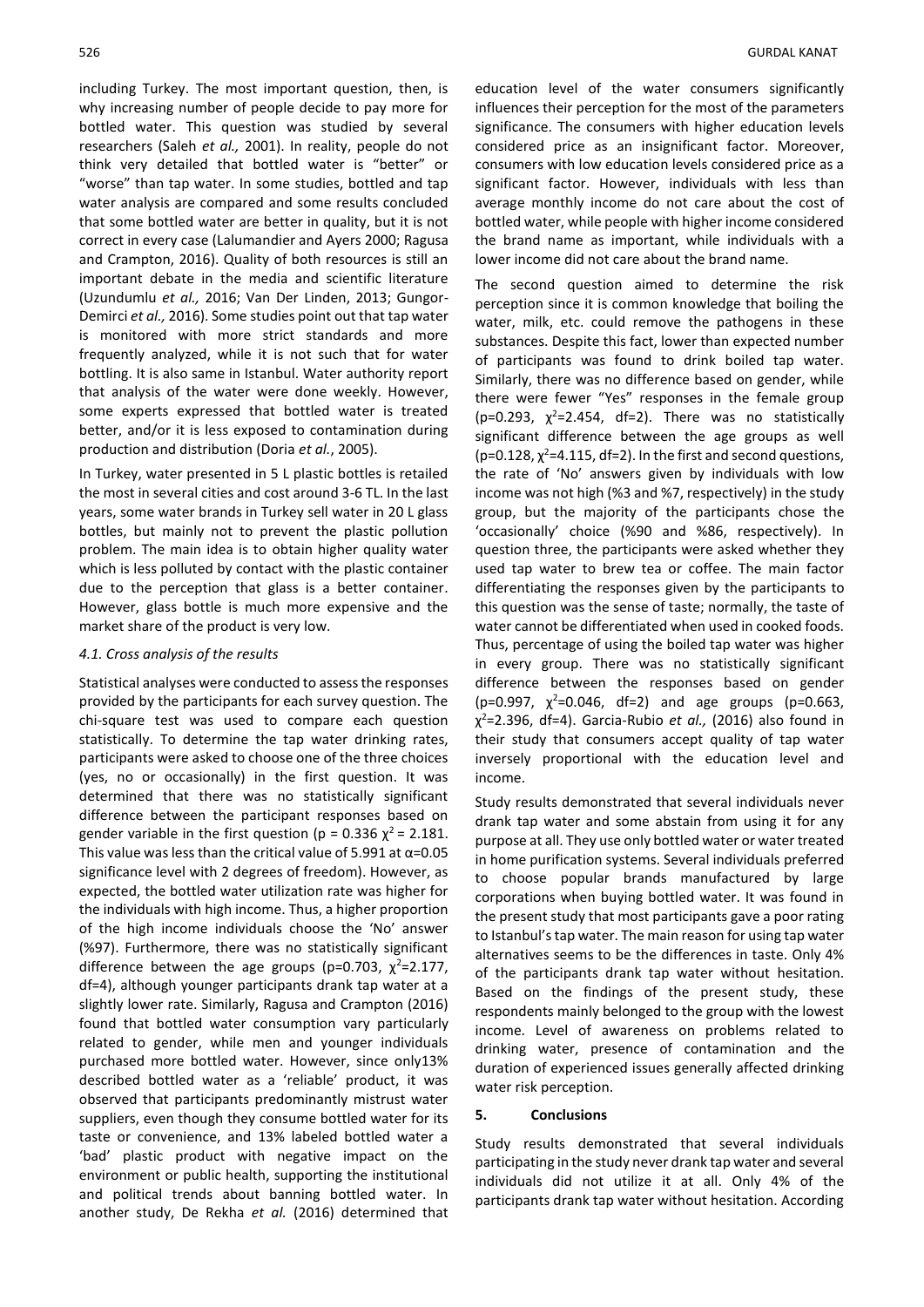to the survey, these respondents were mainly among the low-income group. Several participants preferred the wellknown brands manufactured by prominent corporations when buying commercial bottled water. These individuals preferred to consume bottled water due to the low quality tap water and the superior taste of the spring water.

Results of the present study may contribute to the decisions of policymakers. They should do the best in planning to manage adverse socio-ecological consequences related to bottled water. The future hosts, similarly, several challenges about public health concerns and maintaining the public confidence. Changes in water authority management and drinking water treatment practices are necessary to meet new demands and future regulations, at least concerning the problem of taste. Transferring the water from mountainous areas is not a sustainable solution. Life cycle assessment studies may help to find sustainable alternatives. Water Administration may provide further treatment systems to supply better drinking tap water using certain methods. Furthermore, new and sufficient inspection and control regulations need to be asserted in network maintenance.

# **References**

- Armas A.B. and Sutherland J.P. (1999), A survey of the microbiological quality of bottled water sold in the UK and changes occurring during storage, *International Journal of Food Microbiology,* **48**, 59–65.
- Bereskie T., Rodriguez M.J. and Sadiq R. (2017), Drinking Water Management and Governance in Canada: An Innovative Plan-Do-Check-Act (PDCA) Framework for a Safe Drinking Water Supply, Environmental Management, DOI 10.1007/s00267- 017-0873-9
- Brei V. and Tadajewski M. (2015), Crafting the market for bottled water: a social praxeology approach, *European Journal of Marketing*, **49**(3/40), 327–349.
- BWW (2001). Portal for the bottled water industry, Bottled Water Web Team, From web site[: www.bottledwaterweb.com](http://www.bottledwaterweb.com/)
- Carlucci D., De Gennaro B. and Roselli L. (2016), Competitive strategies of Italian bottled water industry: evidence from a hedonic analysis, *Rivista di Economia Agraria*, **71**(1), 292-304.
- CHW (2007). Viruses, bacteria and parasites in the digestive tract. From web site of Children's Hospital of Wisconsin [\(www.chw.org/display/PPF/DocID/22819/ router.asp\)](http://www.chw.org/display/PPF/DocID/22819/%20router.asp), May 2007.
- Coolaustralia (2014). Research from web site: Coolaustralia.org
- Datamonitor (2004, May). Bottled water in Australia. In Reference code:0125–0016, Datamonitor, NY.
- De Rekha E.P.R., Bandara W.D.L.S and Ellawala C. (2016), Bottled Drinking Water: Evaluation Of Consumption Tendencies And Water Quality, Proceedings of the Undergraduate Research Symposium on Recent Advances in Civil Engineering, Department of Civil and Environmental Engineering, University of Ruhuna.
- Dias P. and Bernardes A.M. (2016), Carbon emissions and embodied energy as tools for evaluating environmental aspects of tap water and bottled water in Brazil, *Desalination and Water Treatment*, **57**(28), 13020-13029, DOI: 10.1080/19443994.2015.1055815
- Doria M.F., Pidgeon N. and Hunter P.R. (2005), Perception of tap water risks and quality: a structural equation model approach, *Water Science and Technology*, **52**(8), 143–149.
- Erikli (2007) Erikli Bottled Water Company Report, web page: www.erikli.com.tr
- Espinosa-García A.C., Díaz-Ávalos C., González-Villarreal F.J., Val-Segura R., Malvaez-Orozco V. and Mazari-Hiriart M. (2015), Drinking water quality in a Mexico City University community: perception and preferences, *Eco-Health*, **12**(1), 88-97.
- Feliciano J. (2014, 17 February). Bottled Water in 2014: Packaging, branding, and the search for value. Retrieved from Euromonitor.com
- Ferrier C. (2001), Bottled water: understanding a social phenomenon, *AMBIO: A Journal of the Human Environment*, **30**(2), 118–119.
- Fischer E.K., Paglialonga L., Czech E. and Tamminga M. (2016), Microplastic pollution in lakes and lake shoreline sediments – a case study on Lake Bolsena and Lake Chiusi (central Italy), *Environ. Pollut.*, **213**, 648–657.
- Fragkou M.C. and McEvoy J. (2016), Trust matters: Why augmenting water supplies via desalination may not overcome perceptual water scarcity, *Desalination,* **397**, 1–8
- Himalayan Times (2004). The Himalayan Times News. From web site: [www.thehimalayantimes.com,](http://www.thehimalayantimes.com/) on 10th June.
- Hu Z., Morton L.W. and Mahler R.L. (2011) Bottled water: United States consumers and their perceptions of water quality, *Int J Environ Res Public Health*, **8**(2), 565-578.
- Garcia-Rubio M.A., Tortajada C. and González-Gómez F. (2016), Privatising water utilities and user perception of tap water quality: Evidence from Spanish urban water services, *Water Resour Manag*, **30**(1), 315–329.
- Guler C. (2007), Evaluation of maximum contaminant levels in Turkish bottled drinking waters utilizing parameters reported on manufacturer's labeling and government-issued production licenses, *J. Food Compos Anal*, **20**, 262–272.
- Gungor-Demirci G., Lee J., Mirzaei M. and Younos T. (2016), How do people make a decision on bottled or tap water? Preference elicitation with nonparametric bootstrap simulations, *Water and Environment Journal,* doi:10.1111/wej.12181
- IBWA (2015). International Bottled Water Association, Retrieved from:

http://www.bottledwater.org/about#sthash.ronBXC5c.dpuf

IBWA (2016). Bottled water market, International Bottled Water Association, Retrieved from: [http://www.bottledwater.org/economics/bottledwater-](http://www.bottledwater.org/economics/bottledwater-market)

[market](http://www.bottledwater.org/economics/bottledwater-market)

- IRC (2004). International Water and Sanitation Centre. From web site: [www.irc.nl](http://www.irc.nl/) (23rd November).
- ISKI (2008). Monthly Water Quality Reports, Istanbul Water and Wastewater Administration.
- ISKI (2016). Monthly Water Quality Reports (2008-2016), Istanbul Water and Wastewater Administration web page: [http://www.iski.istanbul/web/tr-TR/su-kalite-raporlari.](http://www.iski.istanbul/web/tr-TR/su-kalite-raporlari)
- Jalan J., Somanathan E. and Chaudhuri S. (2003), Awareness and the demand for environmental quality: drinking water in urban India, discussion papers in economics, Indian Statistical Institute, Delhi Planning Unit, September, New Delhi, India.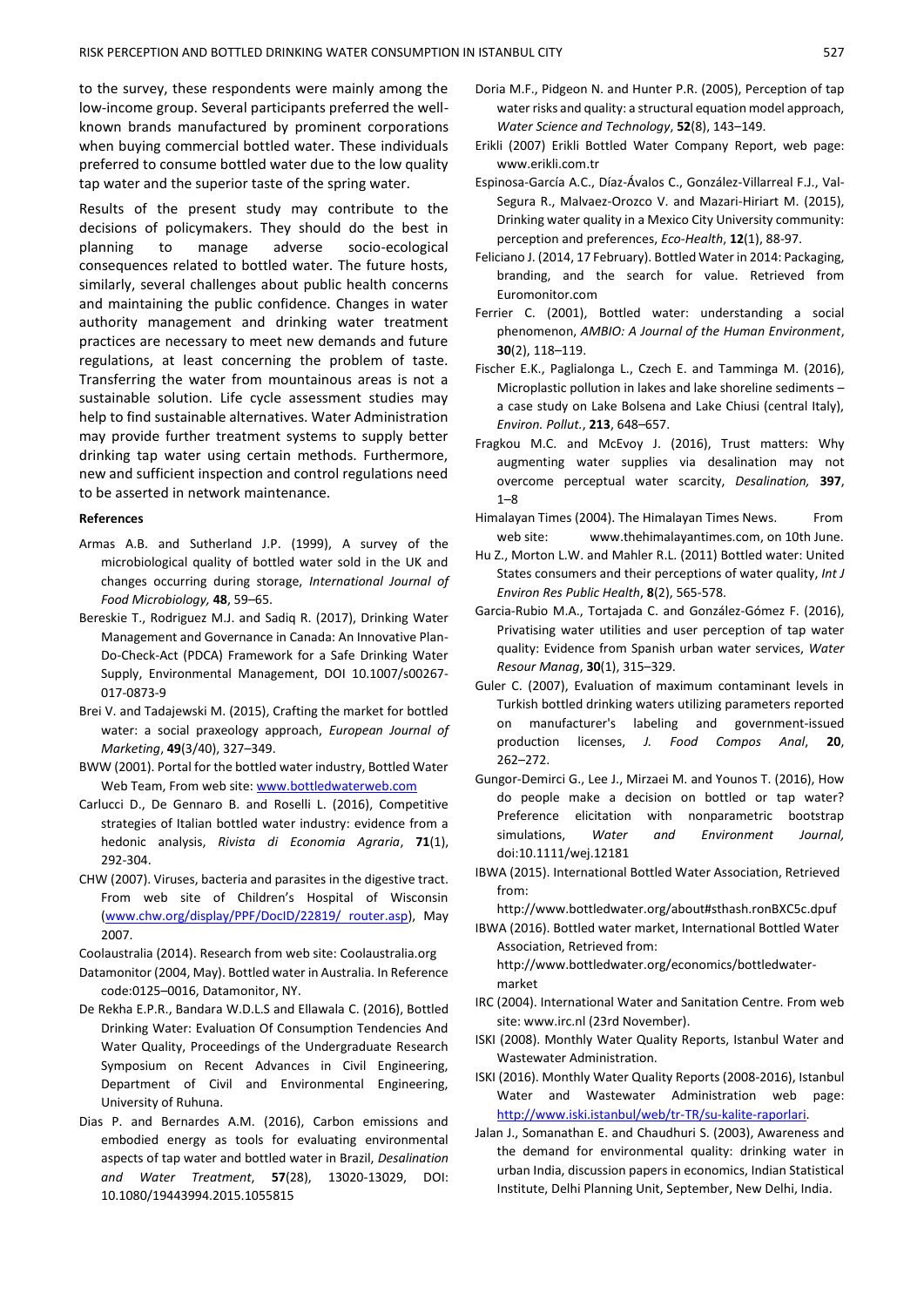- Lalumandier J.A. and Ayers L.W. (2000) , Fluoride and bacterial content of bottled water vs tap water, *Archives of Family Medicine,* **9**, 246 –250 .
- Langley S. (2013). April 29. Bottled water could become soft drinks leader by 2015, Retrieved from: http://www.ausfoodnews.com.au/2013/04/29/bottled water-could-become-soft-drinks-leaderby-2015.html
- Milliyet (2007). Milliyet Newspaper, economy news. From web site: [www.milliyet.com.tr,](http://www.milliyet.com.tr/) on 18<sup>th</sup> February.
- Platikanov S., Hernándezb A., Gonzálezc S., Cortinac J.L., Taulera R. and Devesab R. (2017) , Predicting consumer preferences for mineral composition of bottled and tap Water, *Talanta* , **162**, 1–9.
- Ragusa A.T. & A. Crampton (2016) To Buy or not to Buy? Perceptions of Bottled Drinking Water in Australia and New Zealand, Hum Ecol., 44:565 –576, DOI 10.1007/s10745 -016 - 9845 - 6
- Uzundumlu A.S., Fakioglu O., Kokturk M. and Temel T. (2016), Using of Municipal Mains Water for Drinking Water in an Urban Region under Uncertain Economic, Social, Cultural and Health Impacts, *Ethno Med*, **10**(2) , 178 -185 .
- Saleh M., Ewane E., Jones J. and Wilson B. (2001) , Chemical evaluation of commercial bottled drinking water from Egypt , *J. Food Compos. Anal.* , **14**(2), 127 –152.
- SUDER, 2016. Packaged Water Producers Association's web page, www.suder.org.tr/sektor.html
- Virgin B. (1996). Filters can improve taste and smell, guard health. Seattle Post-Intelligencer. From web site: [www.chron.com](http://www.chron.com/) [\(www.chron.com/content/houston/interactive/special/](http://www.chron.com/content/houston/interactive/special/water/08/water/%20water-filtration-tues.2-1.html)  [water/08/water/ water](http://www.chron.com/content/houston/interactive/special/water/08/water/%20water-filtration-tues.2-1.html)-filtration-tues.2-1.html)
- Van Der Linden S. (2013) , Exploring beliefs about bottled water and intentions to reduce consumption: the dual -effect of social norm activation and persuasive information, *Environ. Behav.*, **47**, 526 –550.
- Wright S.L., Thompson R.C. and Galloway T.S. (2013) , The physical impacts of microplastics on marine organisms: a review, *Environ. Pollut.*, **178**, 483 –492 .
- WWF (2004). Report of WWF Living Waters Campaign, From web site: [www.wwf.org](http://www.wwf.org/)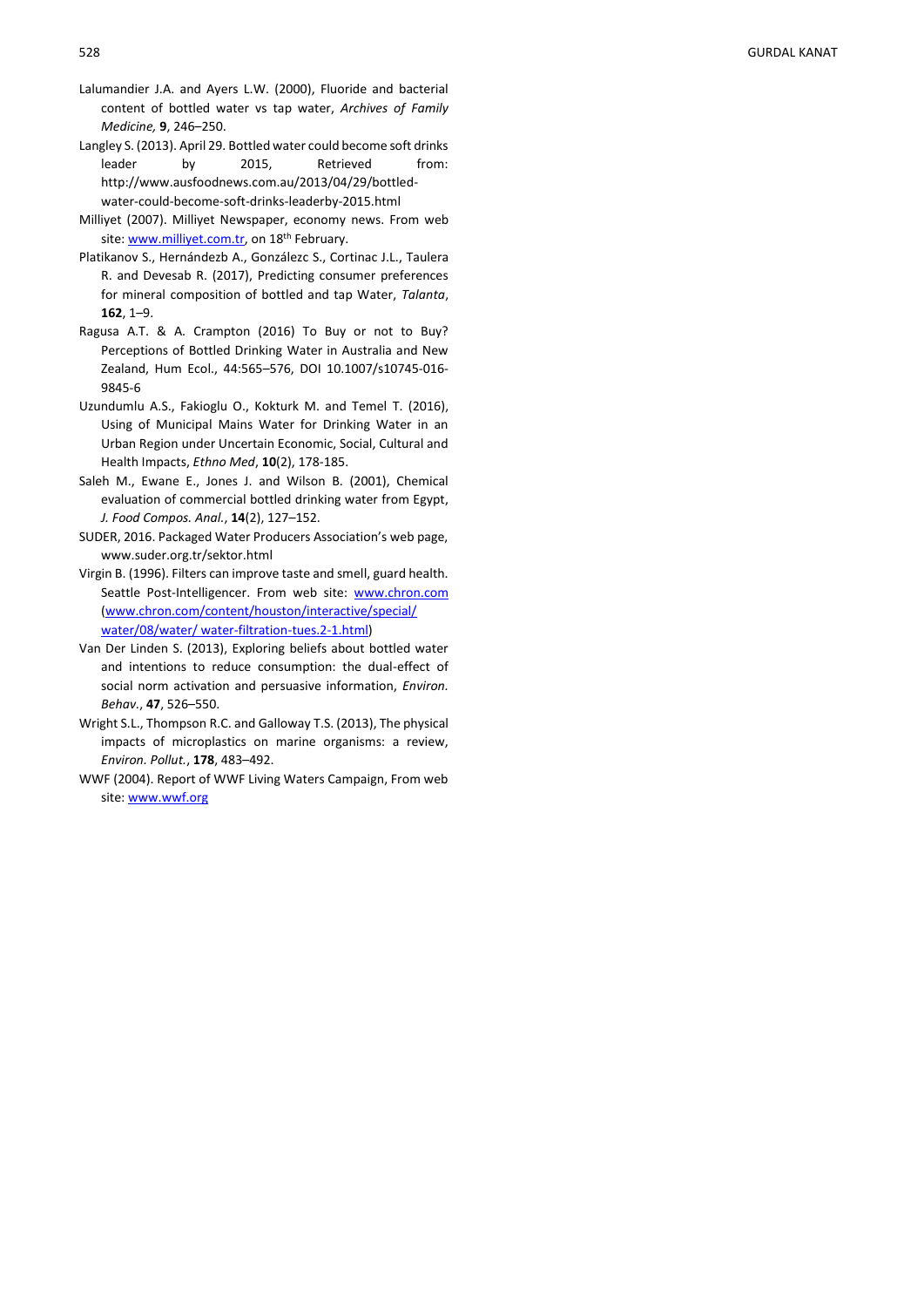# **-Annex-**

#### **Water Quality and Risk Perception in Istanbul**

Istanbul metropolitan city is the most populated city in Turkey and the province hosts approximately 14 million people and nearly 50% of the industrial establishments in the country. The population increase rate in Istanbul is still higher than the national average, which is 25 per thousand. This high population increase and unplanned urbanization cause a major water management issue in the city. The water demand in the city is around 1.1 billion m3/year and is estimated to be twice as much within the following 20 years (ISKI, 2016). Explosive urbanization after 1970s and the 14% annual inbound migration rate in early 1980s forced Istanbul to improve and renovate its tap water supply system. In the last decades, water authority was invested US\$ 3.6 billion to improve, expand and renovate the water supply and also wastewater systems in the city (ISKI, 2016).

During the 1980s, about 400 million m3 of water was supplied to Istanbul annually, but this amount still fell short of the urban demand. By 1999, this amount had increased to 900 million m3 per year, although the supply decreased 20% during the dry seasons. In 1990 and 1994, as a result of insufficient water reserves, certain neighborhoods received water only once a week (in certain districts, even less than that).

#### **Drought Years**

Between 1985 and 1994, drought conditions caused severe restrictions of water availability. In the following years, due to investments to meet the tap water demand, the water supply and demand were almost equal under the new management in the water authority by 2000. Although, water reserves and network capacity were increased with some engineering works, precipitation decreased in 2007 and again the mayor advised that people should use less water. Also, the municipality attempted to provide water from much farther resources in the eastern parts of the province. Hence, the distance that the city water was hauled subsequently increased. The drinking tap water was provided from 16 reservoirs and lakes in the province. Main drinking water reservoirs of the city are located in the northern forested regions.

Dry years in 1990s altered the water consumption habits considerably. During water shortages, water could not be supplied to many areas of the city. Water shortage days were as long as 15-20 days periods. This was mainly due to the financial and administrative problems experienced in Istanbul Water and Wastewater Administration (ISKI), which is the responsible authority for the municipal water network. During the drought, the mayor strongly warned the public to boil the water for health reasons. His words were justified due to the risk of contamination risk in the tap water network induced by water outages and the risk of groundwater leaching (penetration). In addition, there was pollution in the largest urban water reservoir, Omerli Watershed. Unplanned and unauthorized urbanization and

uncontrolled discharges, as well as insufficient wastewater system, resulted in the contamination of the said reservoir with household and industrial discharge. However, there are no detailed research conducted on the pollution in this reservoir and its potential risks for public health.

After 1994, ISKI utilized certain auxiliary methods to reduce the water deficit including artificial cloud seeding and shipping water from other centers using sea vessels. However, these methods were proven to be expensive, hard and the shipment consumed a great deal of time, and shrinked the municipal budget for future investments.

Before the drought years, the demand for bottled water was low. After the extensive shortages of tap water, water stations emerged in Istanbul after 1994. The municipal government owned the initial "Akdamla" (WhiteDrop) brand stations. The spring water was transported to these stations using water trucks from nearby mountains and the water was sold in 10-20 L plastic containers, or generally in re-usable (plastic) containers that were self-supplied by customers. Containers were filled using (a type of) fuel pumps in these stations. However, hygiene standards of the stations became the subject of a continuous media debate. Also, some media outlets claimed that network water or mixed water (purified or non-purified tap water) was sold in bottles instead of spring water due to the lack of official control. In the first years, it was almost a free market without adequate control.

The Department of Health only controlled the hygiene conditions at the filling stations, but the water quality was mainly neglected. Only when a new by-law was enacted concerning commercial spring water production by the Ministry of Health (18 October 1997, no. 23144), most of these stations were closed within a year and the manufacturers were obliged to fill the bottles with a holographic sticker for sale and open. Customer supplied containers were no longer allowed. However, this decision was objected by the Association of Water Station Owners claiming that thousands of individuals could lose their jobs when the water stations would be closed. The association predicted that more than 6000 water stations were operating in Istanbul only and the total investments in the industry was 15-20 million Turkish Liras (1 US\$:1.3 TL in 1998). Today, there are no water-selling stations, and only 20 L polycarbonate plastic bottles filled by automatic machines at central facilities are common in the market. These bottles are sold in many cities and cost around 7-15 TL (Turkish Lira). In Turkey, large percent of the consumed bottled water is non-carbonated. It is much more preferred by the consumers, while (natural) carbonated water is consumed less, only for its mineral content.

#### **New Water Authority Management**

In 1994, water shortages even had an impact on the municipal elections. The incumbent mayor lost the elections. The new mayor appointed an environmental engineering professor as ISKI General Director. Until the new administration, studies on the quality of water resources were conducted, however only a few engineering studies were done. The new ISKI director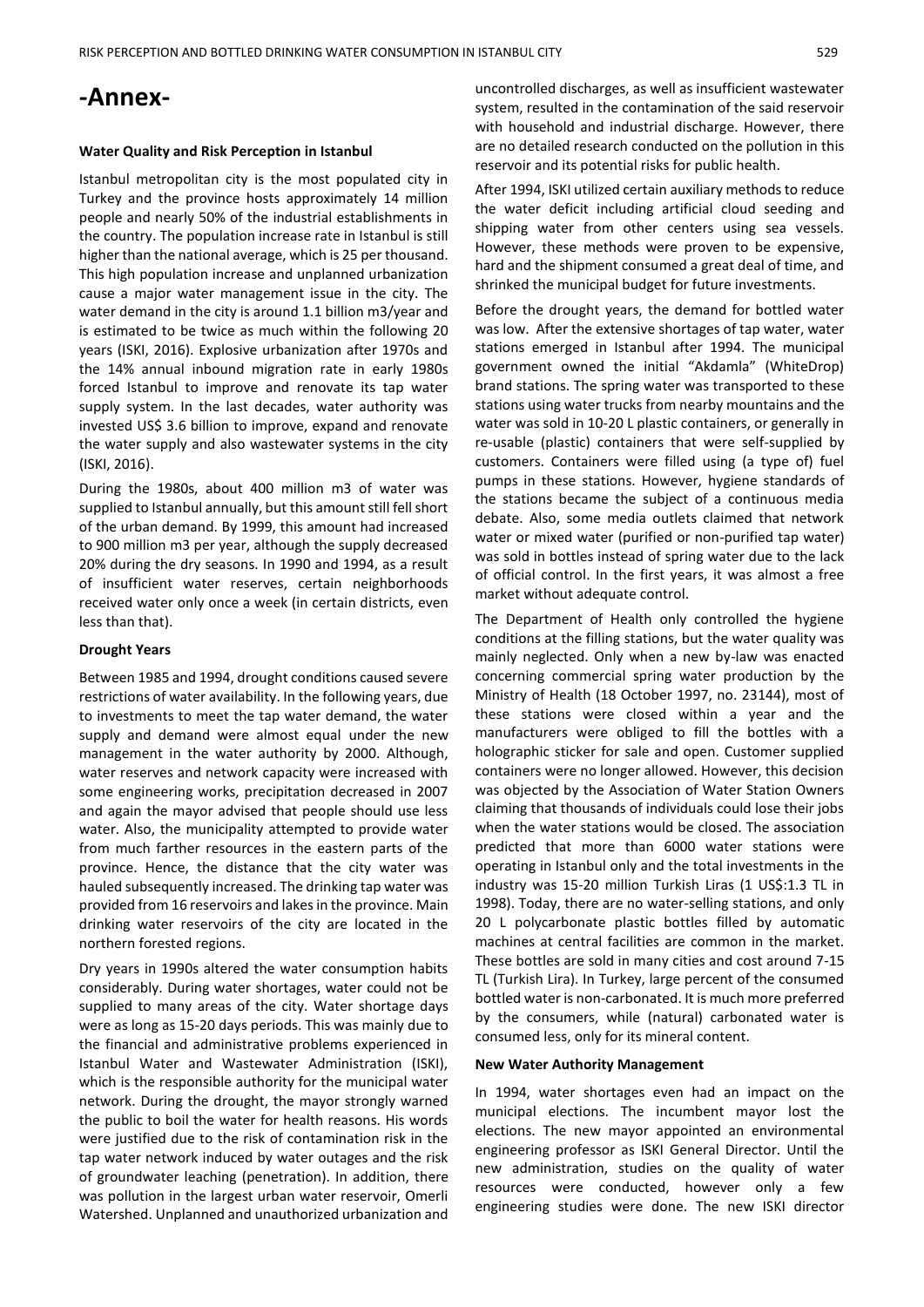organized new resources, decreased water leakages and improved the engineering abilities in the organization. Due to the professional management and thanks to abundant rain, the urban water network started to provide tap water 24 hours every day. However, at that period of a few years, bottled water demand has increased considerably as several prominent manufacturers have established dealership networks all around the city. Furthermore, the water safety issues remained to be the topic of discussion in the media. Thus, ISKI management published of *E. coli* analyses on tap water, conducted in different urban neighborhoods, however the results were below the World Health Organization (WHO) safety standards. During that time, ISKI published detailed water quality analysis results both weekly and monthly on its official web site (ISKI, 2016).

In these years, a different argument was raised. After the years of the drought, several buildings purchased and installed 3-5 ton plastic water tanks to store the water on building roofs to be utilized during water shortages. It was practical to collect water overnight in these tanks, when the water pressure is high in the network. But water authority announced that water quality in the tanks could deteriorate in a few years due to insufficient maintenance, and stated that these should be maintained regularly. Today, these tanks are not installed in many homes since the water cuts are rare in Istanbul. After these efforts, ISKI announced that the tap water was safe to consume at homes without a need for any further treatment.

Boiling water is a conventional and efficient method to remove any biological contaminants in drinking water. Similarly, mayor of Istanbul advised to boil the tap water before drinking in Istanbul in 1989. However, advancement of the infrastructure through engineering work that was initiated by the new Istanbul mayor improved the tap water quality within a few years (after 1994). In contrast with the previous years, water authority announced several times that tap water quality was good and reliable. During this time, advertising campaigns featuring renowned pop stars were conducted to ensure the population that the tap water was safe to drink.

#### **Bottled Water Increase**

In Turkey, during the last decades, bottled water using volume was very low. In 2001, the financial revenues of the bottled water market were US\$ 165 million. Biggest cities in Turkey, firstly the most populated Istanbul city, account for the largest share of bottled water consumption in the country due to poor tap water networks that fail to provide the needs of increasing population. High migration number of people from small cities and rural areas and mismanagement of urbanization have caused to bad water quality in the cities. In several Turkish cities, individuals preferred to drink tap water during the past decades, at least when they are thirsty in summer months. However, this has been greatly altered due to the deteriorating perceptions about the network water quality and increased concerns about pollution, predominantly in metropolitan cities.

In Turkey, the regulation (in February 2005) defined bottled water as 'spring' or 'drinking' non-carbonated water sold in bottles for consumption. According to the Ministry of Health, there are 226 facilities in Turkey where drinking water is bottled. Majority (167) of these facilities produce bottled natural spring water, while 31 bottle mineral water, 20 bottle drinking water and 7 facilities bottle processed (purified) drinking water (Milliyet, 2007). Only one facility is recorded to bottle processed spring water. Five large corporations have a 85% share of the total bottled water market. The abovementioned facilities are generally located on mountainous areas near the major cities of Istanbul, Bursa, Izmir and Sakarya, where the largest percentage of bottled water consumption takes place. Annual consumption increased to around 4 million tons, in spite of an economic crisis that was prevalent in the country in 2001. In 2006, the market share of bottled water industry increased by 10% when compared to previous years and the capital value of the industry was around US\$350 million the same year. The total production amount was 7.8 billion and total exports worth US\$19 million (Milliyet, 2007). In 2015, total exported packaged water was 276,000 tons and the total turnover was \$46,405,643 (SUDER, 2016).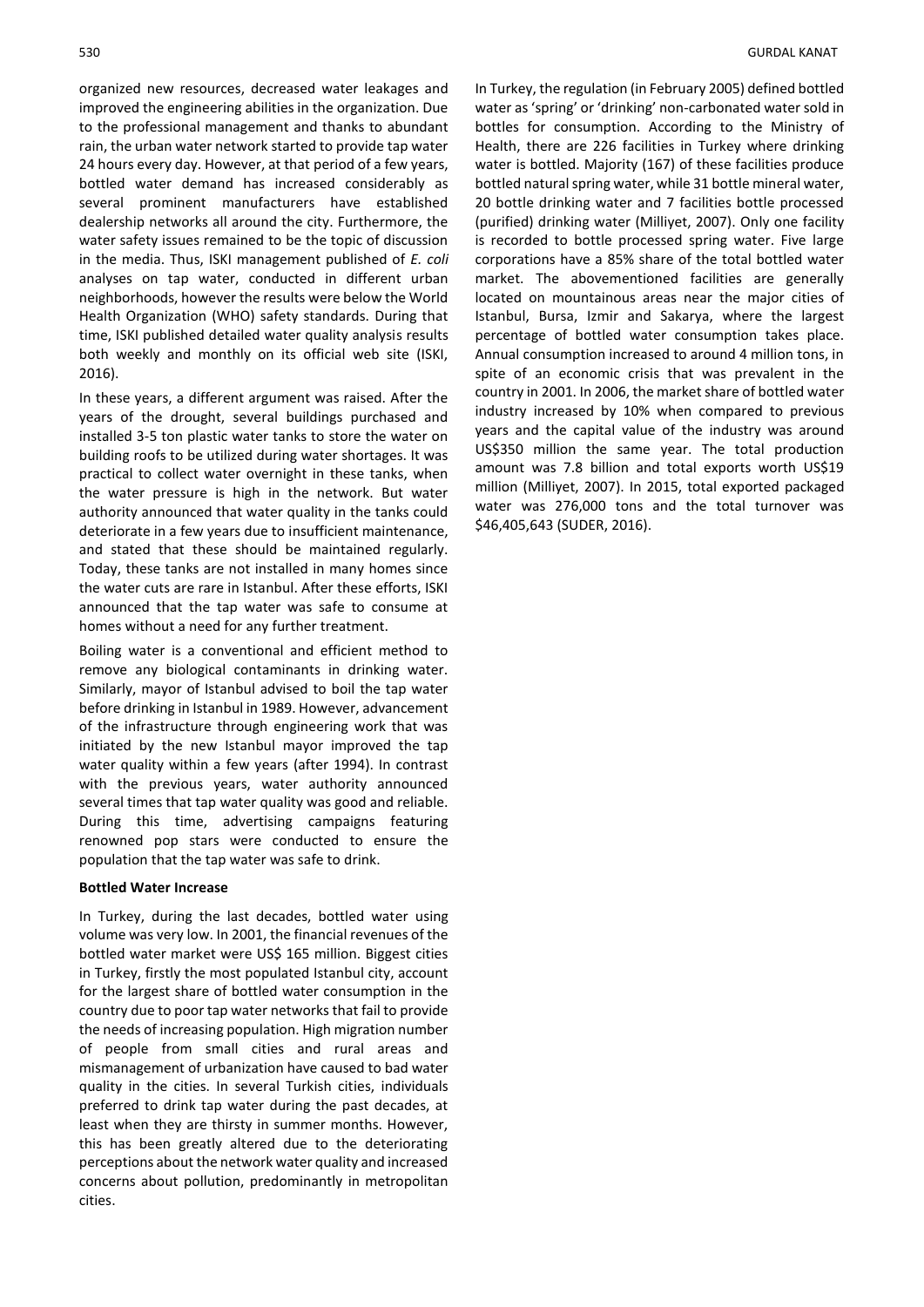# **Cross Analysis Tables of the Survey**

|          | <b>GROUPS</b> | Yes | $C\%^*$ | $R \%$ | No  | C%   | R %  | Sometimes      | C%   | R %   |
|----------|---------------|-----|---------|--------|-----|------|------|----------------|------|-------|
|          | Male          | 19  | 0,53    | 0,04   | 145 | 0,48 | 0,31 | 306            | 0,53 | 0,65  |
| Gender   | Female        | 17  | 0,47    | 0,04   | 156 | 0,52 | 0,35 | 267            | 0,47 | 0,61  |
|          | Total         | 36  | 1,00    | 0,04   | 301 | 1,00 | 0,33 | 573            | 1,00 | 0,63  |
| Income** | >1800         | 0   | 0       | 0      | 63  | 0,24 | 0,97 | $\overline{2}$ | 0    | 0,03  |
|          | 900-1800      | 2   | 0,06    | 0,006  | 191 | 0,72 | 0,58 | 137            | 0,27 | 0,415 |
| (YTL)    | $900$         | 30  | 0,94    | 0,07   | 12  | 0,05 | 0,03 | 368            | 0,73 | 0,90  |
|          | Total         | 32  | 1,00    | 0,04   | 266 | 1,00 | 0,33 | 507            | 1,00 | 0,63  |
|          | $25$          | 7   | 0,19    | 0,03   | 71  | 0,23 | 0,34 | 132            | 0,23 | 0,63  |
| Age      | 25-40         | 13  | 0,36    | 0,03   | 121 | 0,40 | 0,32 | 246            | 0,43 | 0,65  |
|          | >40           | 16  | 0,44    | 0,05   | 110 | 0,37 | 0,34 | 194            | 0,34 | 0,61  |
|          | Total         | 36  | 1,00    | 0,04   | 301 | 1,00 | 0,33 | 573            | 1,00 | 0,63  |

**Table 1.** Percents of response choices for question one.

\* C=Column, R=Row, \*\* Sum was less than total (910) because some respondents were not answered the income choice.

**Table 2.** Percents of response choices for question two.

|        | <b>GROUPS</b> | Yes | $C\%^*$ | $R \%$ | No. | C%   | R %   | Sometimes      | C%   | R %   |
|--------|---------------|-----|---------|--------|-----|------|-------|----------------|------|-------|
|        | Male          | 19  | 0,51    | 0,04   | 144 | 0,48 | 0,31  | 307            | 0,54 | 0,65  |
| Gender | Female        | 18  | 0,49    | 0,04   | 156 | 0,52 | 0,355 | 266            | 0,46 | 0,605 |
|        | Total         | 37  | 1,00    | 0,04   | 300 | 1,00 | 0,33  | 573            | 1,00 | 0,63  |
| Income | >1800         | 0   | 0       | 0      | 63  | 0,22 | 0,97  | $\overline{2}$ | 0    | 0,03  |
|        | 900-1800      | 5   | 0,15    | 0,015  | 191 | 0,68 | 0,58  | 134            | 0,27 | 0,405 |
| (YTL)  | $900$         | 28  | 0,85    | 0,07   | 28  | 0,10 | 0,07  | 354            | 0,72 | 0,86  |
|        | Total         | 33  | 1,00    | 0,04   | 282 | 1,00 | 0,35  | 490            | 1,00 | 0,61  |
|        | $25$          | 4   | 0,12    | 0,02   | 74  | 0,23 | 0,35  | 132            | 0,24 | 0,63  |
| Age    | 25-40         | 13  | 0,38    | 0,034  | 127 | 0,40 | 0,334 | 240            | 0,43 | 0,632 |
|        | >40           | 17  | 0,50    | 0,05   | 115 | 0,36 | 0,36  | 188            | 0,34 | 0,59  |
|        | Total         | 34  | 1,00    | 0,04   | 316 | 1,00 | 0,35  | 560            | 1,00 | 0,62  |

\* C=Column, R=Row

**Table 3.** Percents of response choices for question three.

|        | <b>GROUPS</b> | Yes | $C\%^*$ | $R \%$ | No  | C%   | R%    | Sometimes | C%   | R %   |
|--------|---------------|-----|---------|--------|-----|------|-------|-----------|------|-------|
|        | Male          | 121 | 0,51    | 0,26   | 65  | 0,52 | 0,14  | 284       | 0,52 | 0,60  |
| Gender | Female        | 116 | 0,49    | 0,26   | 60  | 0,48 | 0,14  | 264       | 0,48 | 0,60  |
|        | Total         | 237 | 1,00    | 0,26   | 125 | 1,00 | 0,14  | 548       | 1,00 | 0,60  |
|        | >1800         | 4   | 0,02    | 0,06   | 57  | 0,50 | 0,88  | 4         | 0,01 | 0,06  |
| Income | 900-1800      | 53  | 0,25    | 0,16   | 55  | 0,48 | 0,17  | 222       | 0,46 | 0,67  |
| (YTL)  | < 900         | 152 | 0,73    | 0,37   | 2   | 0,02 | 0,00  | 256       | 0,53 | 0,62  |
|        | Total         | 209 | 1,00    | 0,26   | 114 | 1,00 | 0,14  | 482       | 1,00 | 0,60  |
|        | $25$          | 51  | 0,21    | 0,243  | 30  | 0.24 | 0,143 | 129       | 0.24 | 0,614 |
| Age    | 25-40         | 94  | 0,39    | 0,247  | 52  | 0,41 | 0,137 | 234       | 0,43 | 0,616 |
|        | >40           | 93  | 0,39    | 0,29   | 45  | 0.35 | 0,14  | 182       | 0,33 | 0,57  |
|        | Total         | 238 | 1,00    | 0,26   | 127 | 1,00 | 0,14  | 545       | 1,00 | 0,60  |

\* C=Column, R=Row